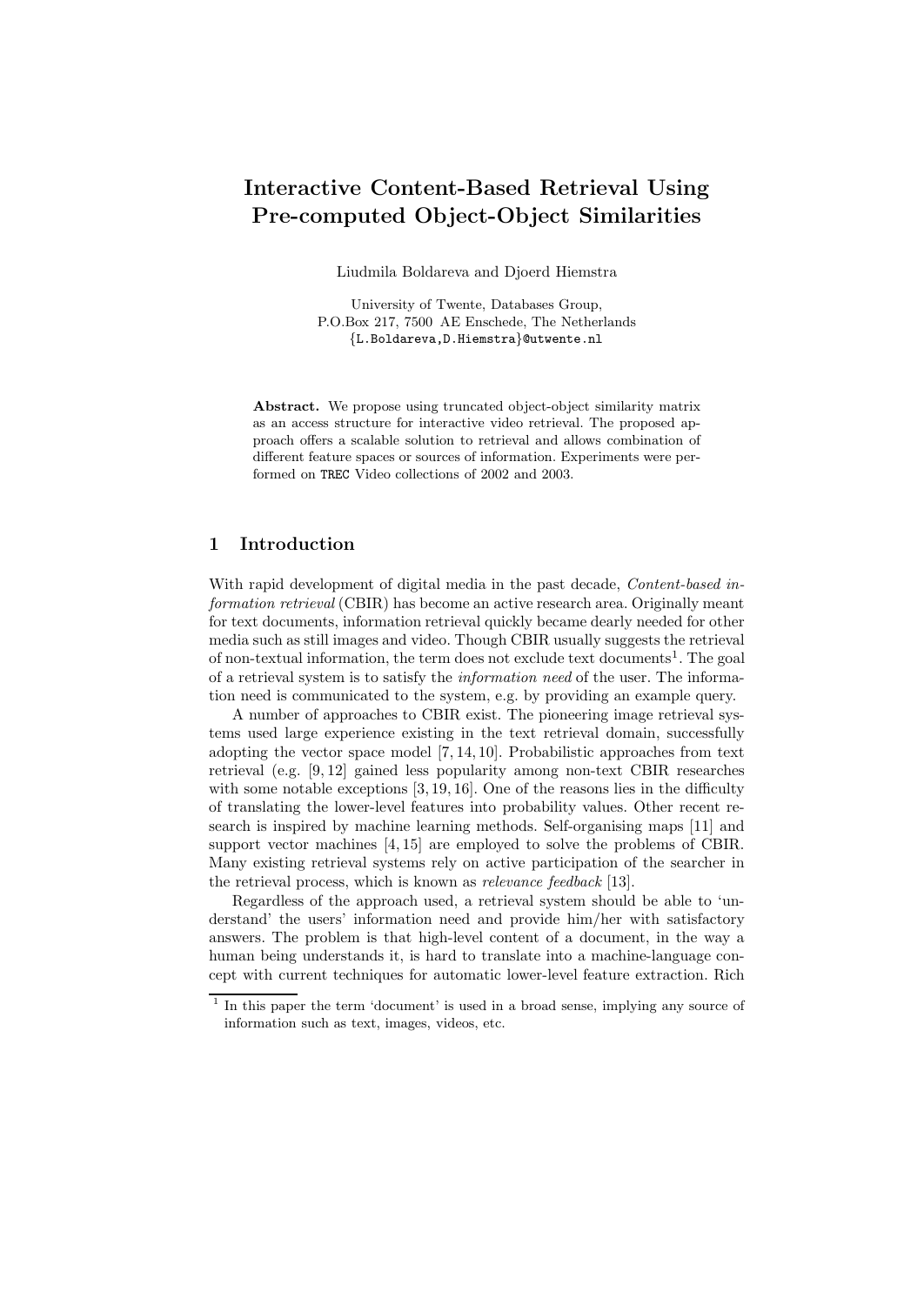feature spaces might be created in an attempt achieve a correspondence between lower-level features and human perception. This immediately creates a disadvantage—a high-dimensional space that is not well suited for fast access via indexing. It raises the scalability problem: methods that perform well on small collections can not be used on a collection of usable size, due to the 'dimensionality curse' [6]. In this paper we propose a framework for content-based indexing and retrieval, that

- is able to use any available technique for feature extraction, and allows easy combination of different sources of information;
- focuses on relevance feedback as an important component of the information retrieval process;
- allows efficient interaction with the user, i.e. it offers a solution to the scalability problem.

We present a description of the proposed framework in Sec. 2. Interaction between the system and the user is studied in Sec. 3. Experiments performed on the collection of the TREC Video retrieval workshop (TRECVID) [1] are presented in Sec. 4. Conclusions and future work directions can be found in the last section.

# 2 Probabilistic Indexing and Retrieval

Consider a collection  $\mathcal I$  of information objects  $i$  among which there is one that the user is looking for, the *search target* denoted  $T^2$ . During the search process, the system presents the user with intermediary retrieval results. The user can indicate which examples are *relevant* to his/her information need, those are *pos*itive examples. If an object is not relevant to the query, the user may indicate so, thus providing the system with negative examples. Given the feedback information, the retrieval system produces a new set of candidate documents to be assessed by the user. There may be several loops of *relevance feedback* during one search session.

We want to make use of the notions 'relevant' and 'non-relevant' without having to refer to lower-level (image) features. We do so by relating objects in the collection to each other. A binary variable  $\delta_i$ , that takes values 1 and 0, denotes the events of *positive* and *negative feedback* respectively. For two documents the following reflects their 'measure of closeness':  $P(\delta_i = 1|T)$ , the probability of an object i marked by the user as relevant given that  $T$  can be referred to as the target for the search. When unambiguous, we use a shorthand notation  $P(\delta_i|T)$ .

#### 2.1 Interactive Retrieval in a Probabilistic Framework

For interactive retrieval we use a probabilistic approach. The idea is to predict the set of documents relevant to the user's information need, based on his/her request, accompanied by feedback, and the data representation (i.e. our measure

<sup>&</sup>lt;sup>2</sup> The search target may be a single document, but it can as well be a number of documents covering a certain subject satisfying the user's information need.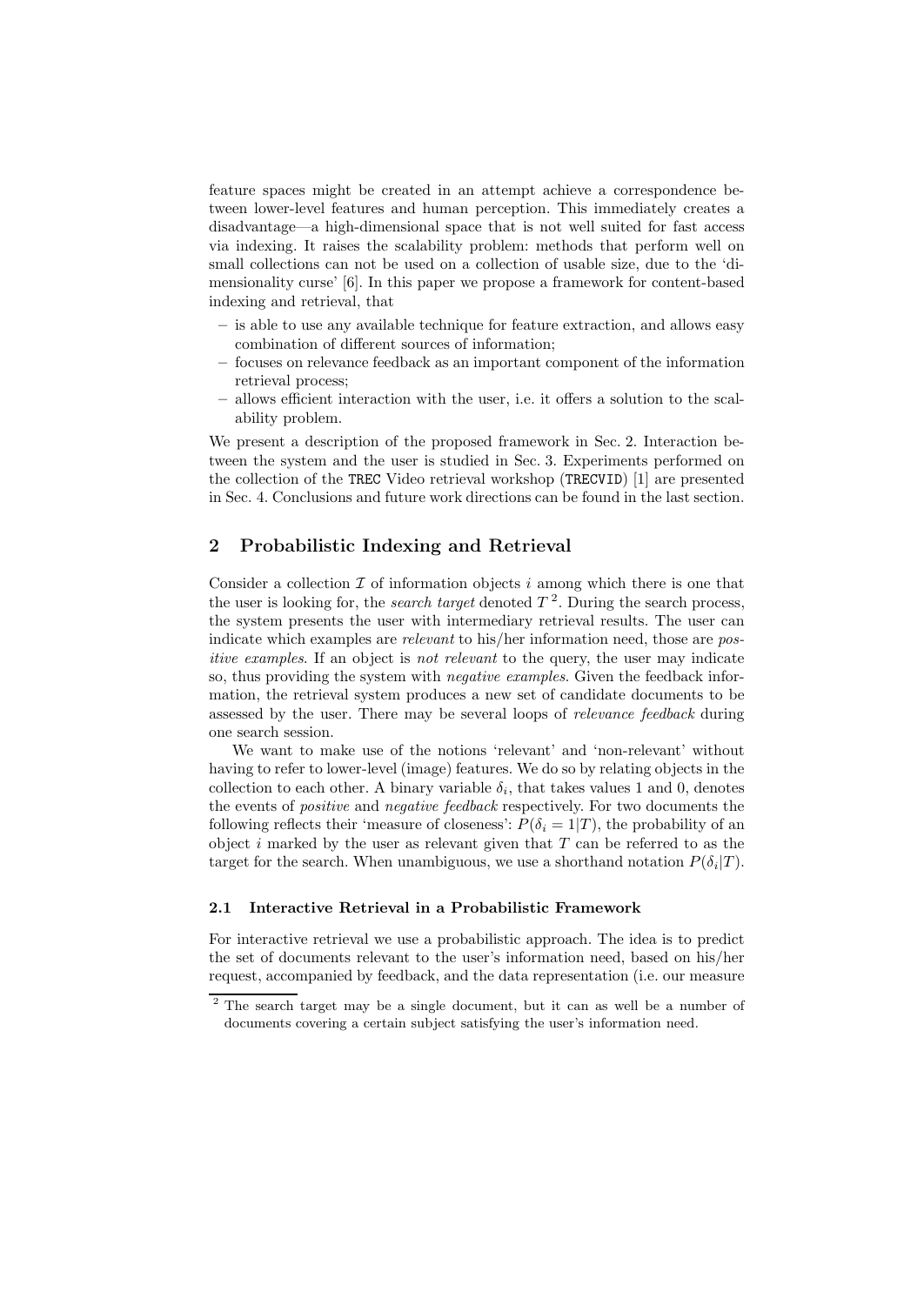of closeness  $P(\delta_i|T)$ ). Using Bayes' rule the problem can be stated as estimating the probability of relevance  $P(T)$  given user's feedback  $\delta^1, \ldots, \delta^n$  and the collection indexing [12, 3, 16].

We write it down in the following iterative form, using the assumption that the  $\delta^1, \ldots, \delta^n$  are conditionally independent given the target  $T$ :

$$
P^{\text{new}}(T) = P(T|\delta^1, \dots, \delta^n) = \frac{P^{\text{old}}(T) \prod_{s=1}^n P(\delta^s | T)}{P(\delta^1, \dots, \delta^n)} \tag{1}
$$

We distinguish the following factors that influence an interactive search session:

- 1. The input provided by the user who is assumed to be reasonable in his/her query formulation and feedback.
- 2. The current document representation. Within one search session, the indexing of the collection is a static component of the model.
- 3. The prior information about the relevance of documents in the collection.

Below we describe our approach to indexing of a multimedia collection.

#### 2.2 Indexing: The Structure of the Association Matrix

Documents in the collection and their conditional probabilities  $P(\delta_i|T)$  can be visualised as a directed graph with objects  $i \in \mathcal{I}$  as nodes and arcs with weights  $P(\delta_i|T)$  connecting them. In this way each object is *described* by its associations with a number of other objects linked to it. We call such representation of the collection an association matrix, denoted IM.

Ideally we want the associations to refer to high-level semantics (e.g. coming from users' judgements) which might not be achieved using lower-level features. Starting at the point when we do not have knowledge about the human perception of similarity, the associations need to be based on something different. We propose to bootstrap the process by basing the associations on a similarity measure on lower-level features, such as colour, texture, or shapes present in an image (e.g. as used in [7, 16]). Typically such similarity measures take values in R or R+ and thus cannot be directly used as an initial estimate for  $P(\delta_i|T)$ .

In our model we take pair wise similarities based on, e.g., pictorial features, and we are looking for an appropriate transformation to obtain probabilities. Any increasing function with the domain  $\mathbb R$  and the range  $[0, 1]$  could suit. When deciding the probabilities in our model, we would like to achieve equal emphasis of the alike similarities and obtain probabilities, uniformly distributed in  $[0, 1]$ . The used transformation spreads the observations evenly on this interval according to their probability of occurrence and not the magnitude of the similarity measure. As a result it reduces the influence of outliers and preserves the scale of the similarities between documents and 'improves the discrimination capabilities of the similarity measures' [2]. Since a priori we cannot prefer some documents of the collection to others in the sense of the distribution of  $P(\delta_i|T)$ , the underlying similarities are assumed to be random values conform to the same probability distribution—the normal distribution.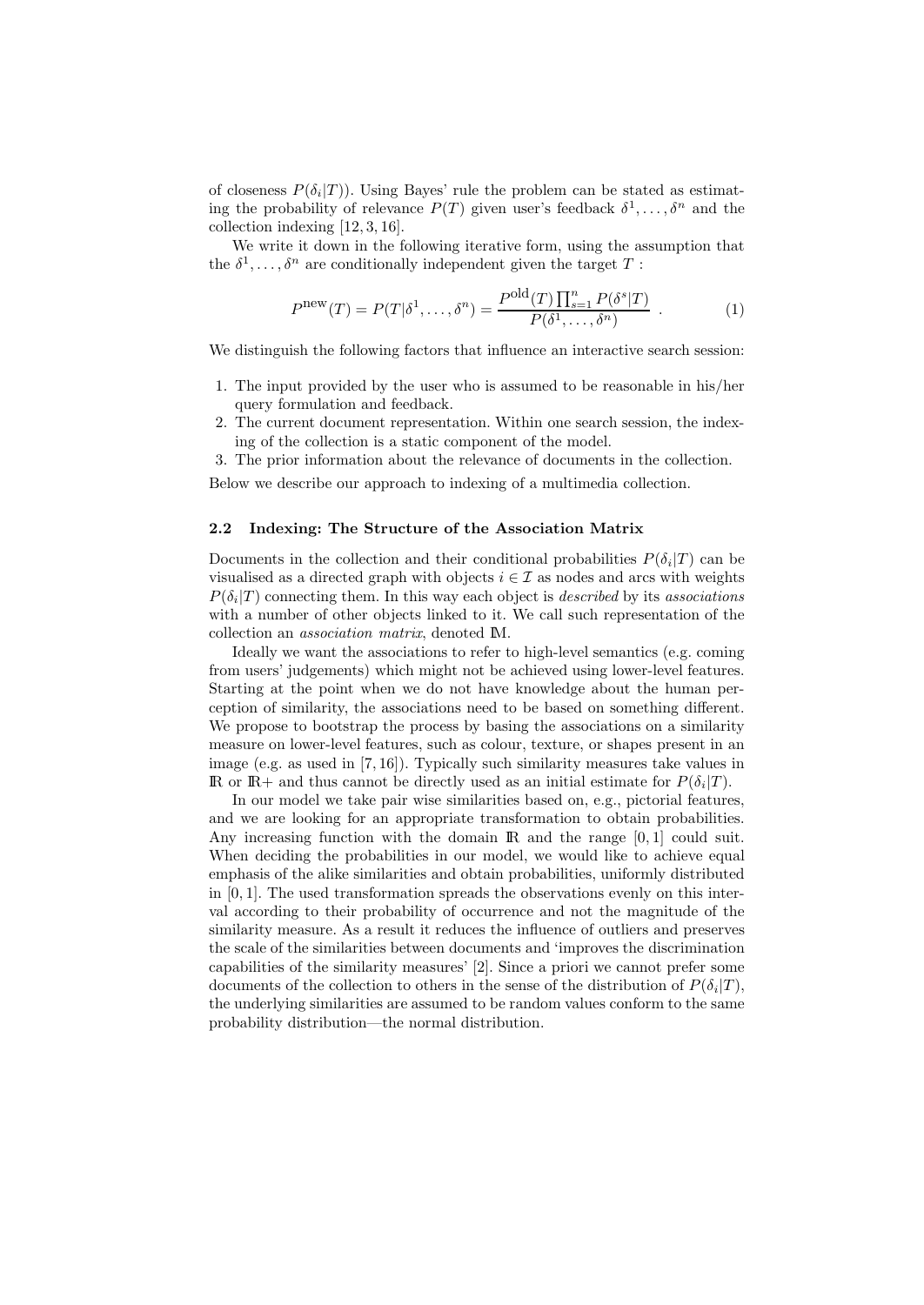We transform the computed similarities by subtracting the sample mean and dividing by the sample standard deviation and then applying the standard normal cumulative distribution function, to obtain estimates of the probabilities which are denoted by  $P(\delta_i|T)$ . The value of  $P(\delta_i = 0|T) = 1 - P(\delta_i = 1|T)$ obtained in this way can be interpreted as a P-value, the probability that a variable assumes a value greater than or equal to the observed one strictly by chance [18]. Thus by specifying some  $\alpha$  such that  $P \leq \alpha$  only *significant* pairwise similarities and their corresponding  $P(\delta_i|T)$  are taken into account, and the rest is replaced by an appropriate constant further denoted by  $\bar{p}$ . When updating  $P(T)$  for each object in (1),  $P(\delta_i|T)$  is substituted with  $\bar{p}$  if it is below  $1 - \alpha$ . Here  $1 - \alpha$  serves as a cut-off threshold for the right tail of the distribution. For the rest of the paper the corresponding threshold for the left tail is set to zero. A pair of documents i, T having their  $P(\delta_i|T)$  significant, are called *neighbours*.

Keeping only neighbours for each element makes the association matrix sparse, which allows faster access to the data. In our experiments with an appropriate/optimal choice of the cut-off threshold, depending in particular upon the size of the collection, the association matrix can grow as slowly as linear without the loss of the search quality. Pre-computed probabilities allow easy combination of different modalities of otherwise hard to combine feature spaces, such as visual information from a shot and speech transcripts from spoken words [8].

## 3 Modelling Interaction for Retrieval

The user feedback. During the search session, the current probability of an element to be the user's search target  $P(T)$  is updated according to (1). Every document can be either relevant to the user's information need or not, i.e. the events are disjoint:  $P(\delta_i = 1|T) = 1 - P(\delta_i = 0|T)$ . The objects that are not marked by the user as relevant, take part in the probability update as if they are explicitly rejected by the user.

To ensure that in the lack of positive examples, the excessive (implied) negative feedback does not bury the precious positive examples, the  $\bar{p}$  is set in our experiments to a value in the interval  $(0, \alpha)$ , with the effect that in the ranked list of results the non-neighbours of negative examples do not precede the neighbours of known (if any) positive examples from the last iterations.

New display for the next iteration. Upon updating  $P(T)$ , a new set of objects should be presented for relevance judgement, to receive new evidence from the user. The display update is an important part of the search process, since efficiency and quality of retrieval depend on it. Each iteration should bring the user closer to his/her target object. 'Closer to the target' may have various interpretations, such as: the posterior probability  $P(T)$  of the desired information object(s) tends to 1; or the target object approaches the top of the ranked list, etc. The goal of the search is not only to satisfy the users' need, but to do it in few iterations and/or in a limited amount of time. In this paper we report experiments performed with the following display update strategies.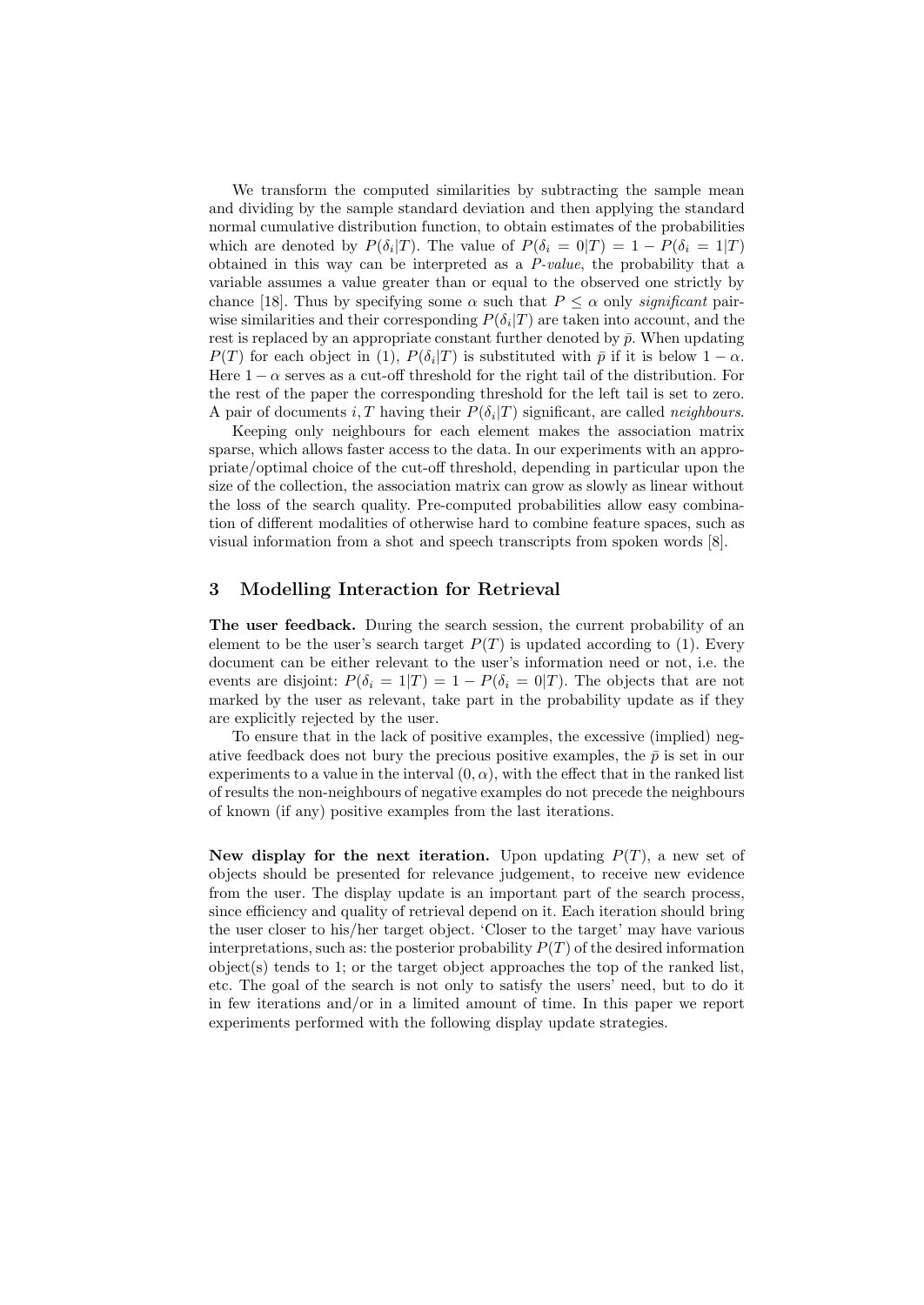Best-target strategy. Following probability ranking principle  $[12]$ ,  $P(T)$  is treated as a score that the element receives during retrieval session. The next display set consists of (new) documents that have largest values of  $P(T)$ .

The Best-target strategy is plausible for the user unfamiliar with contentbased retrieval (thus, the majority of potential users). The screen always contains objects that are the neighbours of good examples marked by the user. The user is able to observe the immediate result of his/her action. It is not clear however, whether this approach converges the search to the target quickly enough. Cox et al. [3] report that the Best-target search occasionally gets stuck in an isolated 'island' of non-relevant documents that are similar to each other only.

Non-deterministic strategies. The Randomised display set consists of objects picked from the collection at random. Uniform sampling may give relatively good representation of the collection, which supposedly allows to find the relevant documents quickly. Sampling could be especially useful at the beginning of a search session, when the system has little knowledge about the user information need. When, after a number of iterations, the mass  $P(T)$  is concentrated on a small (relevant) subset of the collection, sampling the *whole* data becomes useless and may have negative effect on the search quality. To minimise this effect, Random-of-Best strategy makes the selection among those objects for which their probability to be the target increased since the last iteration, which are effectively neighbours of relevant examples, and/or not-neighbours of the nonrelevant ones. Ideally, the number of elements of which  $P(T)$  increases should shrink on to the group of documents that satisfy the user's information need.

## 4 Experiments and Evaluation

### 4.1 Interactive Experiment Setup

We use video data provided in the framework of TRECVID. The videos are segmented into shots, and from each shot a representative key frame is extracted. Conditional probabilities for the association matrix are estimated using a generative probabilistic retrieval model (see for detail [19]):

- 1.  $\mathbb{M}^V$  using on Kullback-Leibler divergence as similarity measure for Gaussian Mixture Models built on pictorial data;
- 2.  $M<sup>t</sup>$ , using language model-based similarity on text from speech transcripts;
- 3.  $M<sup>vt</sup>$ , a run-time combination of the two modalities, which adds up the relevance scores achieved in both matrices.

We conducted an empirical study on performance difference caused by the prior distribution of the probability of relevance. In order to provide a better than uniform prior probability of relevance, for a number of experiments the text from search topic descriptions serves as a query to match against the speech transcripts, using a language model [9]. In another version of the system the prior distribution is determined by the number of neighbours in the association matrix for each document, so that a document with many neighbours has higher chance to be displayed. This is useful when no prior information about the information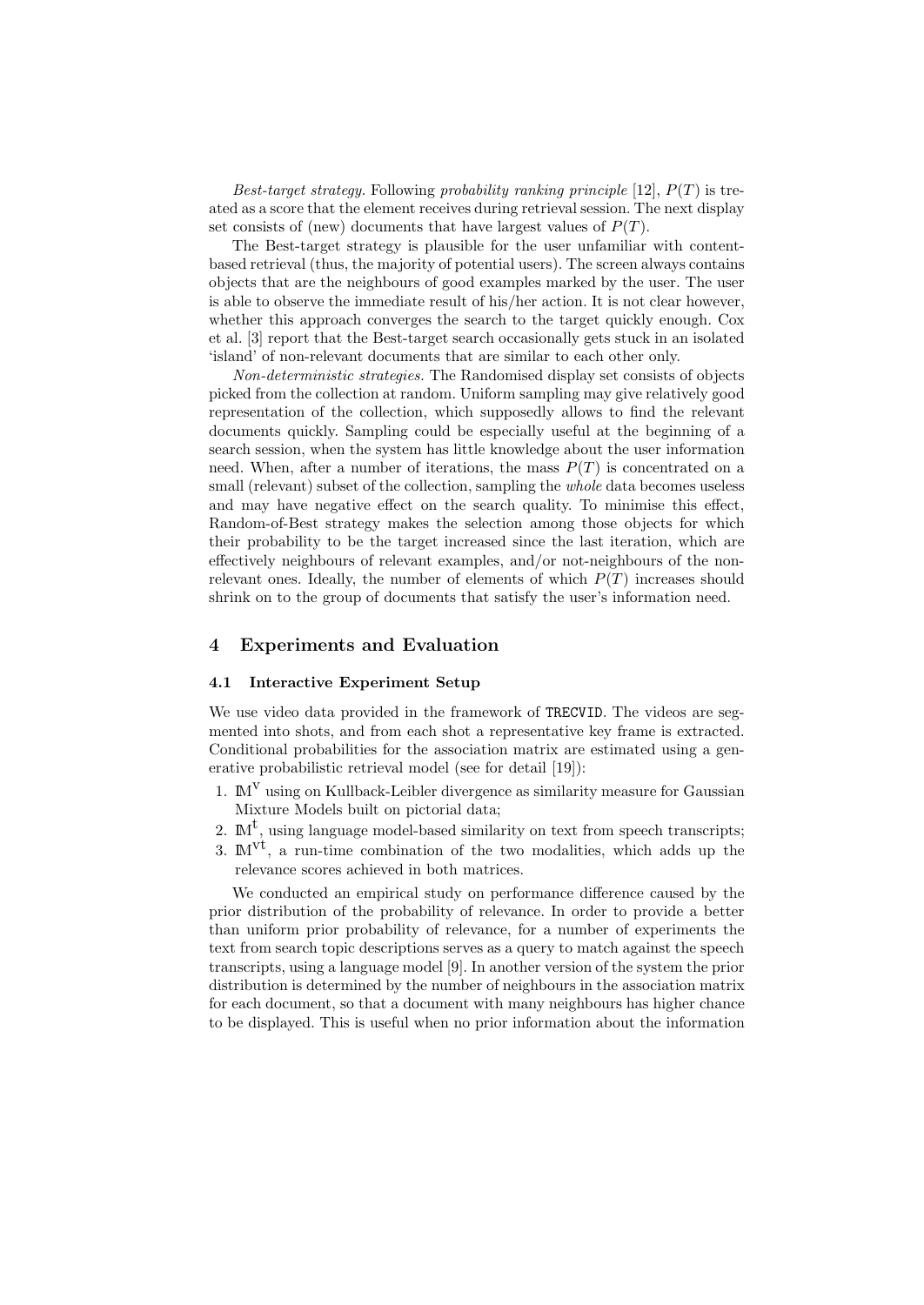need is available, for instance in un-annotated data, or when the query terms typed by the user, do not occur in the collection.

A retrieval session starts with browsing a display set of 12 key frames generated by the prior distribution of  $P(T)$ , which might be based on an initial text query. The user does not have to provide an example query image.

The documents in the ranked list are ordered by the decreasing probability of relevance. A standard TREC evaluation metric, mean average precision (MAP) is used as a measure of user's satisfaction (see [5, Appendix]). Where questionable, signed rank test is used to determine if a difference in performance between two methods is significant. If not stated otherwise, the significance level is  $p \leq 0.05$ 

#### 4.2 Automated Experiments

In the series of experiments, referred to as *automated* the user input has been replaced with relevance judgements available from TREC assessors who played the role of a 'generic user'. The experiments have been performed on a subset of the collection selected so that that half of the key frames was relevant to at least one of the 25 topics. The goal of such setup was to test the retrieval performance in our probabilistic framework, and to find optimum settings to be used in the experiments with real users.

Values in the association matrix. Values of MAP after each iteration using two types of the association matrix and their combination, with the best found values of  $\bar{p}$ , and two matrices with *all pairs* of probabilities, are plotted in Fig. 1. Combining visual and text modalities results in better performance than using either separately. In the runs where text from the topics description is used as the query (Fig. 1b), the difference in average precision is smaller, which is an expected result: the shots that are relevant because of the initial query text are put on top of the ranked list, and further search depends on this prior distribution by the nature of the Bayesian approach.



Fig. 1. MAP for different matrices vs. all pairs, without (a) and with (b) text-based prior distribution. In (b) the difference between curves (1) and (2) is not significant.

In the automated experiments the threshold  $1 - \alpha$  is such that on average 3% of possible values need to be stored. Keeping only significant  $P(\delta_i|T)$  in fact improves the search quality compared to the complete set of conditional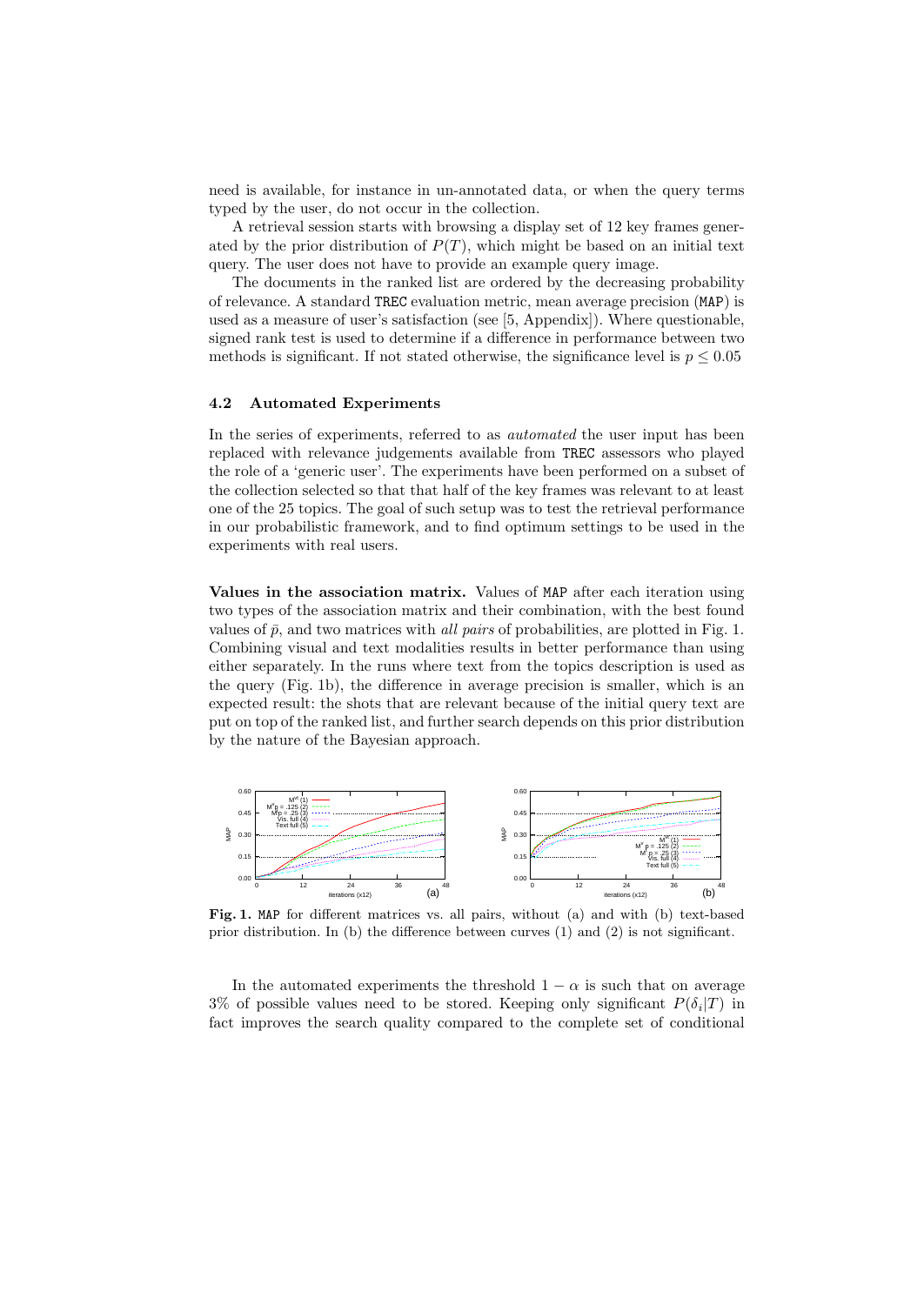probabilities both with visual and text-based matrices. This suggests that the probabilities replaced with the constant  $\bar{p}$  are indeed far from true similarities.

The display update strategies. The Best-target display update with an adhoc tuned value of  $\bar{p}$  offers great improvement over iterations, both when using the text priors and not. By making sure that the user does not see the same object twice, the danger of getting stuck in a local maximum is eliminated.

The two non-deterministic strategies perform not so well, especially when prior text information is used. The Non-deterministic methods perform on average 10 to 15 percent better if negative examples are ignored during the update of  $P(T)$ . As expected, the combination of Randomised and Best-target strategies (Random-of-Best) did better than the 'pure' Randomised. Still, uniform sampling of the more relevant subset of it, as done in Random-of-best, cannot beat the deterministic Best-target method. Sampling according to the estimated distribution of  $P(T)$  might be a better option. In Fig. 2 the best-performing combination is plotted for each display update strategy.



Fig. 2. MAP for different display update strategies without (a) and with (b) the prior text information.

The prior distribution based on text from the query description and words from speech transcripts provides overall better performance. Nevertheless, having little or no a priori information does not necessarily mean poor performance: Curve 1 in Fig. 1a for the method with no prior information available, reaches numbers comparable with the corresponding curve in Fig. 1b.

## 4.3 Live Experiments

In the *live* experiments, the search tasks have been performed by real users<sup>3</sup>. The data set contained about 32 000 key frames taken from 60 hours of news videos. We found high agreement between real users feedback and TREC relevance judgements (average among runs 75%), so our automated experiments can be viewed as a good approximation to real life (see [17] for an analysis of agreement between TREC assessors).

<sup>&</sup>lt;sup>3</sup> 2 groups of 3 users to test 3 systems. All users are students of University of Twente aged between 19 and 26. Each search task took at most 15 minutes.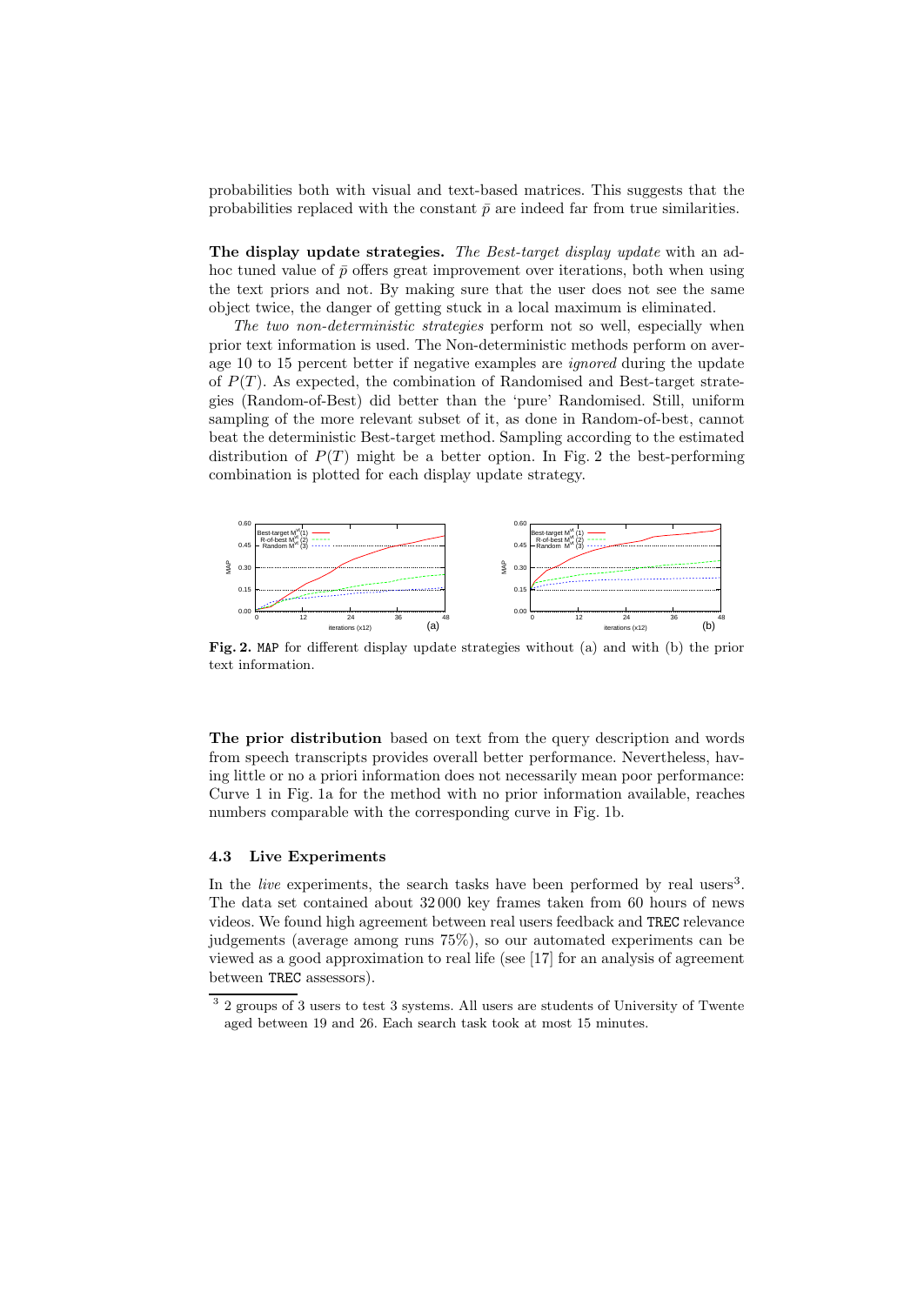The set-up is similar to the automated experiments using the Best-target display update schema and text-based prior distribution  $P(T)$ . The user was allowed to see key frames (images), and not the corresponding videos. Only positive feedback from the user was taken into account. The resulting MAP at the end of the live experiment evaluated by TREC is 0.245. For this run, 78% of the shots selected by the user were relevant according to TREC. At the same time, 48% of the relevant shots that have been displayed, were missed by our users. In the experiment that showed the user random screens (MAP 0.026), the number of missed shots was much lower  $(31\%)$ , as well as agreement with TREC  $(55\%)$ . The relevant documents are missed partially due to the fact that the user saw still frames, and not the videos themselves, but the difference in numbers between the runs suggests that relativeness of the users' judgements (the user selects best of what is available and two users do not always agree) plays a role, too.

#### 4.4 Scalability of the approach

The term 'scalability' denotes not only the possibility to run a retrieval system on a larger collection. The ability of a retrieval system to produce answers to the user's queries in a reasonable amount of iterations is at least as important.

We ran a number of automated experiments on a system consisting of 32 000 key frames from the TRECVID 03 data. After 48 iterations on the large collection, MAP of the best automated run is 0.44, compared to 0.58 achieved on the small collection. Note that half of the small collection were key frames relevant to one of the topics, whereas in the large collection only  $6.5\%$  of the key frames was relevant to one of the 25 topics. The execution time on the large collection, which is eleven times bigger than the small one, increased by factor 5 to 6.

## 5 Conclusions and Future Work

We found that feature normalisation and 'refinement' by way of replacing nonsignificant similarities with a constant which we propose, results in better search quality in both investigated feature spaces, text-based and visual-based. Using the association matrix as an index structure enables efficient combination of different modalities, such as visual information from key frames and transcripts of the speech occurring in video shots. Combining text and video (in the form of key frames) has positive effect on retrieval.

Organising the objects in a multimedia collection using the association matrix allows scalable implementation which is hard to achieve otherwise: computing similarities 'on the fly' is expensive in the sense of access time and/or computation effort, whereas keeping all pre-computed similarities is impractical from the storage point of view. Keeping only the significant similarities allows building an interactive content-based retrieval system that provides fast response time and good search quality on rather large image or video collections.

Text, in the form of speech transcripts of videos or annotations, is an important source of information about the multimedia content. When available, the